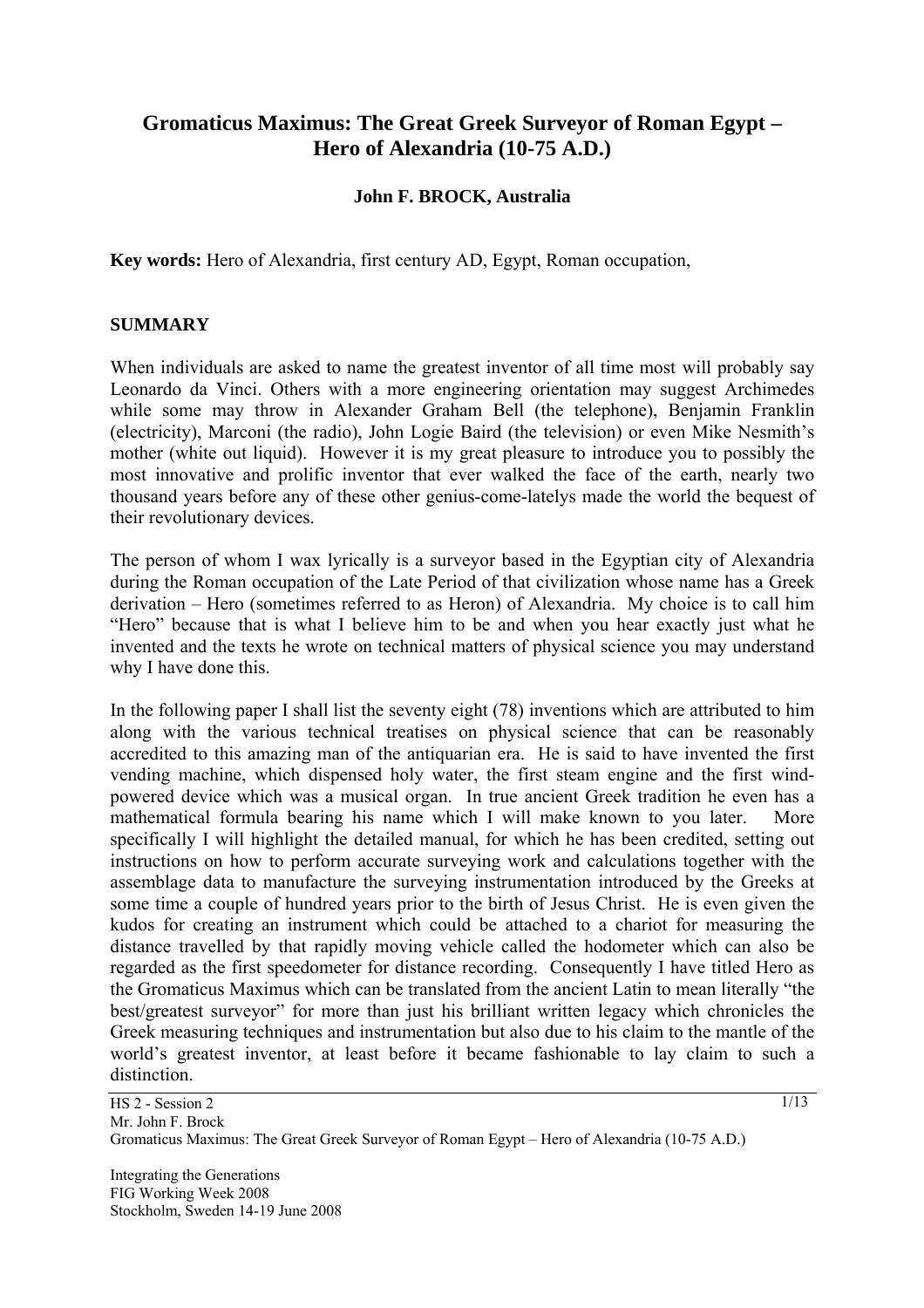# **Gromaticus Maximus: The Great Greek Surveyor of Roman Egypt – Hero of Alexandria (10-75 A.D.)**

#### **John F. BROCK, Australia**

# **1. INTRODUCTION**

For around three hundred (300) years the Greek Empire ruled over Egypt from Alexander the Great's annexure of 332 B.C. to Augustus Caesar's deposing of Cleopatra in 33 B.C. Egypt was greatly changed by the Hellenistic influences especially under the lengthy dominion of the Ptolemy's. Even before this first Greek conquest the ancient Greek philosopher/mathematicians such as Thales and Pythagoras had travelled to Egypt learning much from the ancient Egyptian Scribes of the Field who were engaged in the physical applications of numeration and mensuration on the ground for the purposes of boundary reinstatement after the Nile floods along with agricultural yield determinations for taxation purposes. From modern re-measurement of the positioning and dimensions of the many stone monuments which still exist today it is patently clear that these exceptional ancient geometers (which is derived literally from Greek to mean "earth measurers") applied their practical skills to the precise set out of



these structures. Indeed the only Wonder of the World which survives up until now from the original seven erected is the Great Pyramid complex at Gizeh. Indeed a more recent re-survey in the twentieth century by Cole ascertained that the differences between the sides of the monolithic tower only vary by from 6 to 14 millimetres in level over 230 metres and between 1' 57" and 5' 30" in alignment with true north !! Only last year the noted English Egyptologist John Romer revealed the evidence of the survey marks left by the Egyptian surveyors in and around the Great Pyramid of Khufu at Sakkara to conclusively demonstrate that this impeccable precision was in no way accidental.

### **. INFORMED ACCEPTANCE OF THE PERIOD OF HERO'S LIFE 2**

Various scholars have given their estimation for the period during which Hero lived varying from 150 B.C. to 300 A.D. mainly due to the fact that none of his writings survive contemporaneously with when he actually lived. All available texts and manuscripts which can be attributed to Hero were reproduced in later eras of history some in ancient Greek and others in Latin and Arabic. In addition to this dilemma there is the added confusion associated with the common occurrence of the name Hero during this time coupled with the issue that some of these "other" Heros were also scholars who left knowledge of their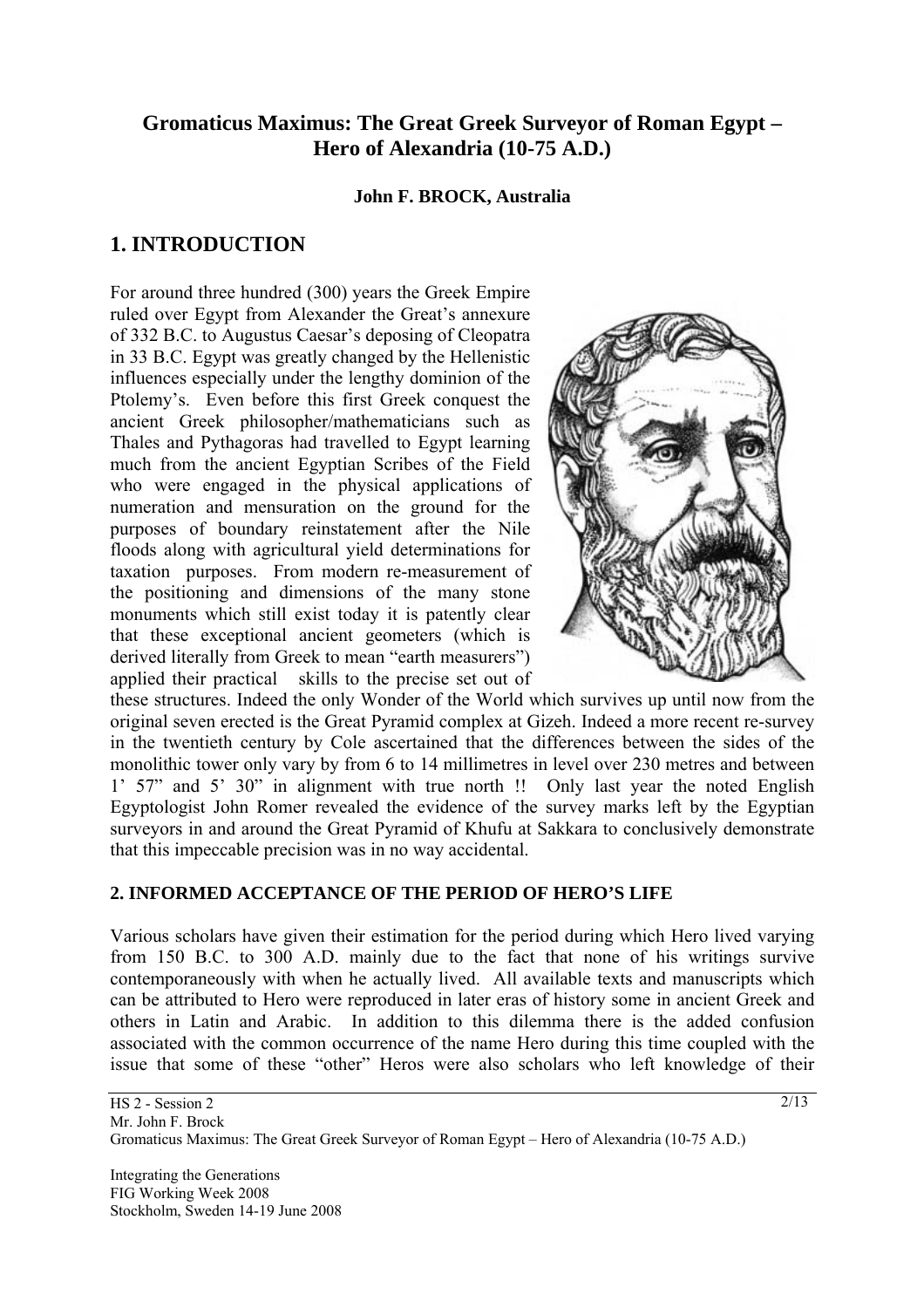teachings to be reproduced by their later successors. A general consensus has been arrived at for the most likely period of his life to have been from 10 to 70/75 A.D. with a number of identifiable factors confirming this likely lifespan. Such period indicators are his use of Latin vocabulary which only came into common usage in the first century AD, his detail of a small olive press with only one screw in his treatise *Mechanics III* which is said by Pliny to have been introduced in 55 AD plus a quotation by Plutarch (died 120 AD) about the angle of incidence of light reflection said to be attributable to Hero from his work *Catoptrica.* Some authors purport that his lifetime is proven through his mention of a lunar eclipse which is said to have taken place in 62 A.D. (Please note there is some speculation about whether he mentions an eclipse of the sun or the moon and I am yet to verify if it was actually either !).

### **. EGYPT UNDER THE GREEKS 3**

Already with a recognised interrelationship existing between the Greek and Egyptian measuring professionals it is not surprising that an apparently harmonious assimilation formed amongst this group. Even Alexander the Great adopted Egyptian customs in dress and rule when assuming his role as the supreme patriarch of his occupied colony. Various statuary and images of Alexander portraying the true projection of the native tradition of his new state have been found in all areas of the northern African civilization with the full blending of the two cultures becoming complete under the lengthy rule of the Ptolemy's as king up until the overthrow of Cleopatra by the Roman Emperor Caesar Augustus in 33 B.C. After nearly three hundred years of this Greek/Egyptian multi-culturalism it is understandable that there would have been a noticeable Greek quarter still present in Egypt by the time the first hundred years of Roman occupation had been reached. Thought to have been born in Alexandria in about 10 A.D. Hero was clearly part of one of the families from this community of Greek origin. Despite the fact that the Roman surveyors already had long established techniques of surveying utilising equipment developed within their own highly capable system, the Greek measuring technology had evolved independently of this nation, quite in advance of this later culture. In addition to the artifacts discovered from the archaeological excavation at the lava-encrusted site of Pompeii various instructional texts for the agrimensori and gromatici such as the *Corpus Agrimensorum* have been translated from the original Latin manuscripts which clearly demonstrate that the Roman surveying differed from the Greek mainly with regard to the instruments used. Therefore when Hero taught his techniques to the students at the Musaeum of Alexandria, where he is believed to have been a lecturer, it is not surprising that his material bore a predominant content of the Greek methods of land surveying. To our great fortune Hero is credited with the authorship of a work titled *On the Dioptra* which not only describes the construction of the Greek-style angle measuring device, the Dioptra, it also covers a vast compendium of the solution of various mathematical problems for the calculation of areas and volumes as well as instructions as to how to perform the fieldwork for setting out tunnels and measurement techniques to determine distances to objects which were inaccessible for direct contact. Many examples of these instructions will be detailed later in this paper.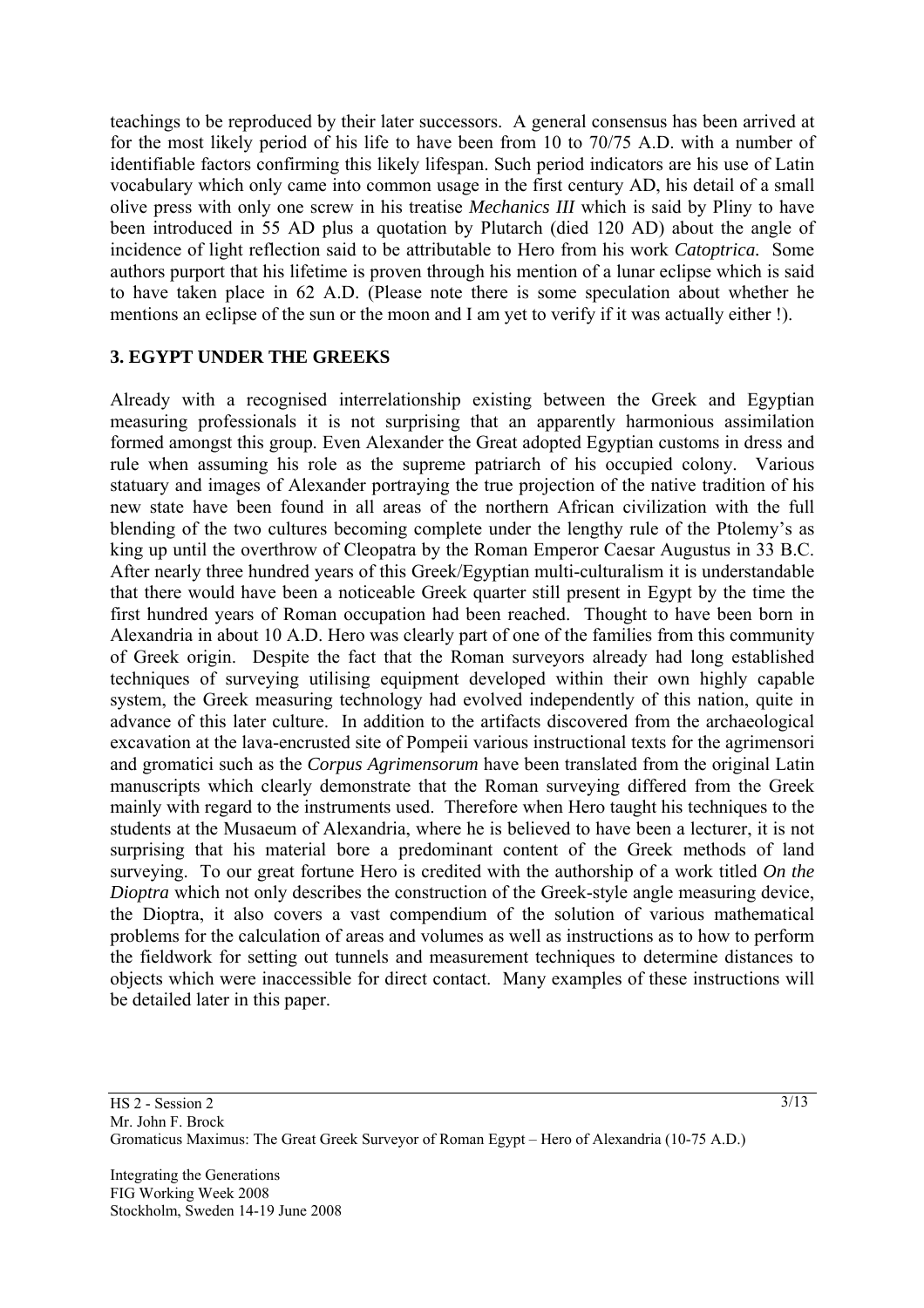### **4. AUTHOR OF MANY TECHNICAL TREATISES**

Through a scholarly process of analysis and elimination learned students of ancient history have been able to more clearly cite authorship of a series of technical treatises to Hero. The list of his works is likely to be *Automata, Liber Geoponicus, Metrica, Pneumatica (I and II), Mechanica (I, II and III), Belopoeica, Catoptrica and On the Dioptra.* Other works which may have been written by Hero are disputed by some authors and thus are not included by me. Many of these publications are geometrical treatises consisting of directions for obtaining, from given variables, the areas and volumes of plane and solid figures. His work contains a formula for the calculation of the area of a triangle given the length of the three sides which some believe was taken from Archimedes but now nonetheless the formula bears his name, Heron's Formula:

 $K = \sqrt{s(s-a)(s-b)(s-c)}$ 

 where a, b and c are the sides of the triangle and s is half the sum of the sides

Some of his instructional volumes refer to the lifting of heavy objects, mainly for architects and builders, a description of war machines and about the progression of light, reflection and the use of mirrors. He has even been termed an ancient "rocketeer" by one journalist in recognition of his expertise in projectile technology. However he deserves his immortality in renown for his two incredible journals of inventive genius, *Pneumatica and Automata.* 

## **5. THE GREATEST INVENTOR OF ANTIQUITY**

Hero's two amazing compilations mentioned in the previous section set him apart from other teachers of his time through the genius of his inventions which perpetuated the image of him as a magician or handyman of the gods with the temple going populace who were spellbound by the phenomena of his devices which adorned the places of worship to which they would flock. At this time I would like to stress that there has been some doubt raised by various authors as to whether or not Hero was the genuine "inventor" of all of these contraptions or whether he had merely been the recorder of the creations of other individuals. Whatever may be the eventual outcome of further research there can be no dispute that without the vast writings of Hero very few of these amazing items would have survived for the scrutiny of modern scholars and scientists with his momentous contribution to the corpus of technical knowledge being a singular achievement in its own right.

There is a huge list of devices which have been attributed to Hero in antiquity which add up to 78 in total (see Appendix A for the full list) which place him at the pinnacle of archaic masterminds of machinery. One author has called Hero the creator of the first "robot." The device he built in about 60 A.D. has been described as a programmable robot which was a three-wheeled cart carrying a group of automata to the front of a stage where they would make a performance for the crowd. The power was provided by a falling weight which pulled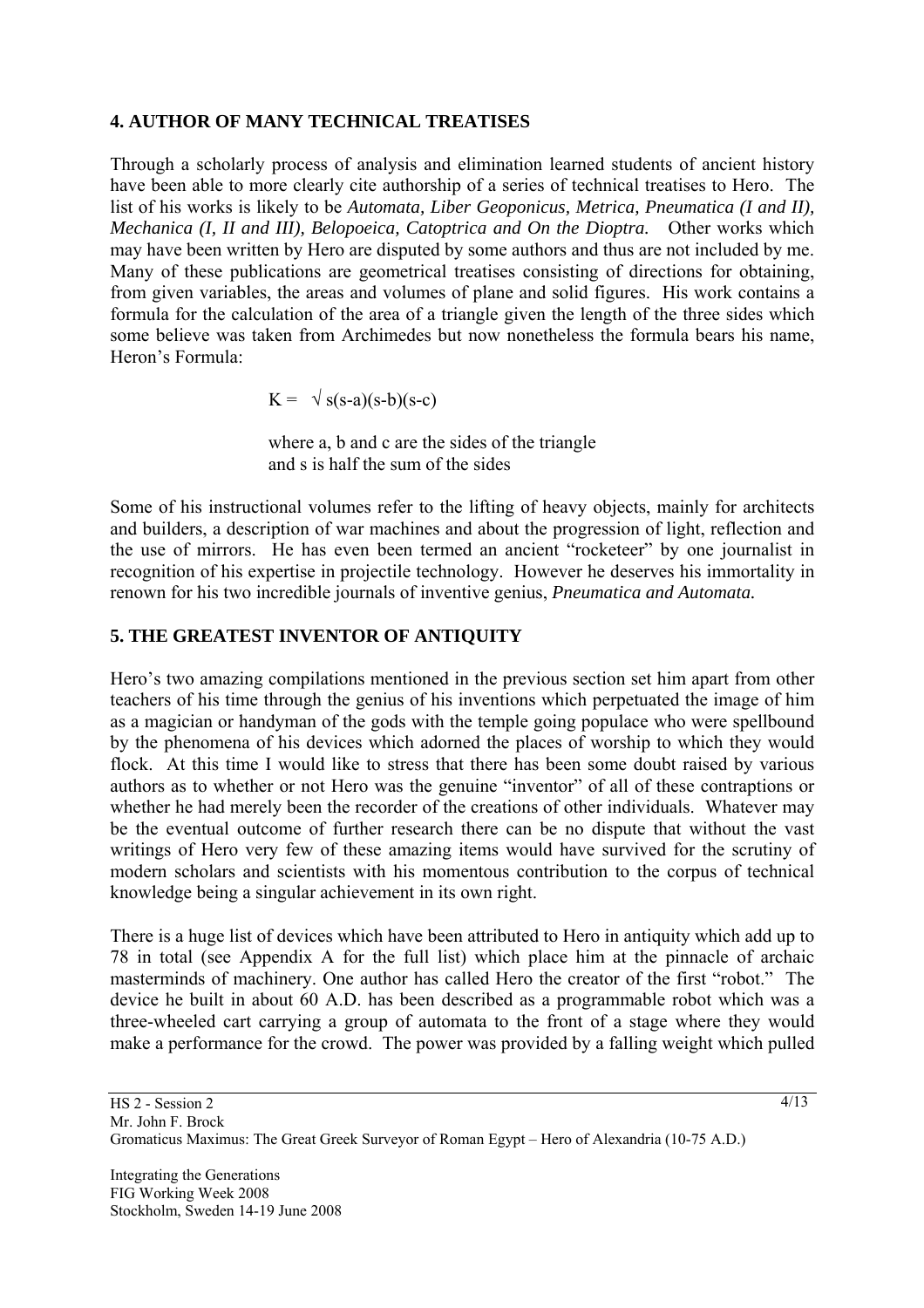on a string wrapped around the drive axle of the cart such mechanism being the exact equivalent of a modern programming language.

Most notable of his cornucopia of inventions are the introduction of the very first vending machine dispensing holy water in exchange for the insertion of coinage, the first wind-driven instrument being a musical organ powered by a windmill, the initial automatically opening temple doors operated by fire on the altar, and his piece-de-resistance steam engine known as the aeolipile variously described as a rotary steam engine or rocket-like device consisting of a sphere mounted onto a boiler with two bent nozzles which would rotate as a result of the escaping steam. Within his works is also a detail for a syringe exactly like that which is still used today. Another of his unique mechanisms was a standalone fountain operated by selfcontained hydrostatic energy now known as Hero's Fountain.

Hero's consideration of air as a substance composed of minute particles was 1500 years ahead of its time as well as his adoption of this material to be compressed and expanded as an explanation for the concept of suction and other associated apparatuses such as the pipette. It is said that he was a follower of the Atomists and some of his ideas were derived from the works of Ctesibius.

Not only did Hero materialise his genius in the physical form of his devices he also put forward postulations in Optics with regard to the behaviour of light waves. Formulating the Principle of the Shortest Path of Light he pronounced that a ray of light propagating between two points in the same medium would follow a path length which was the shortest possible, a notion which was not to be expanded to both reflection and refraction nearly a thousand years later by Ibn al-Haytham. The principle espoused was not stated in that form until 1662 by Pierre de Fermat.

Available to all on the internet is a most fantastic list of all of Hero's inventions with full descriptions and sketches of each device originally compiled by Bennet Woodcroft who was a Professor of Machinery at University College in London in 1851 such abridged list of each item being contained in Appendix A of this paper for your reference.

### **6. HERO'S GREAT LEGACY TO ALL SURVEYORS**

Before Hero's Greek predecessor, Herodotus, had begun the writing of history for the posterity of later generations to gaze back upon, we only have artifacts and art which survive within the archaeological excavations of more modern day sites. Within such contexts it is often very difficult and sometimes impossible to comprehend how some of the materials unearthed were put to use in prehistoric times or even what is represented within the images of the artists who penned or carved them. Therefore it is left to the conjecture of modern historians and engineers to put together possible recreations for such monumental archaic achievements as the construction of the Great Pyramids along with the techniques of surveying employed to set them out and other mystifying accomplishments of the ancients such as the Mayans, Incas and Aztecs.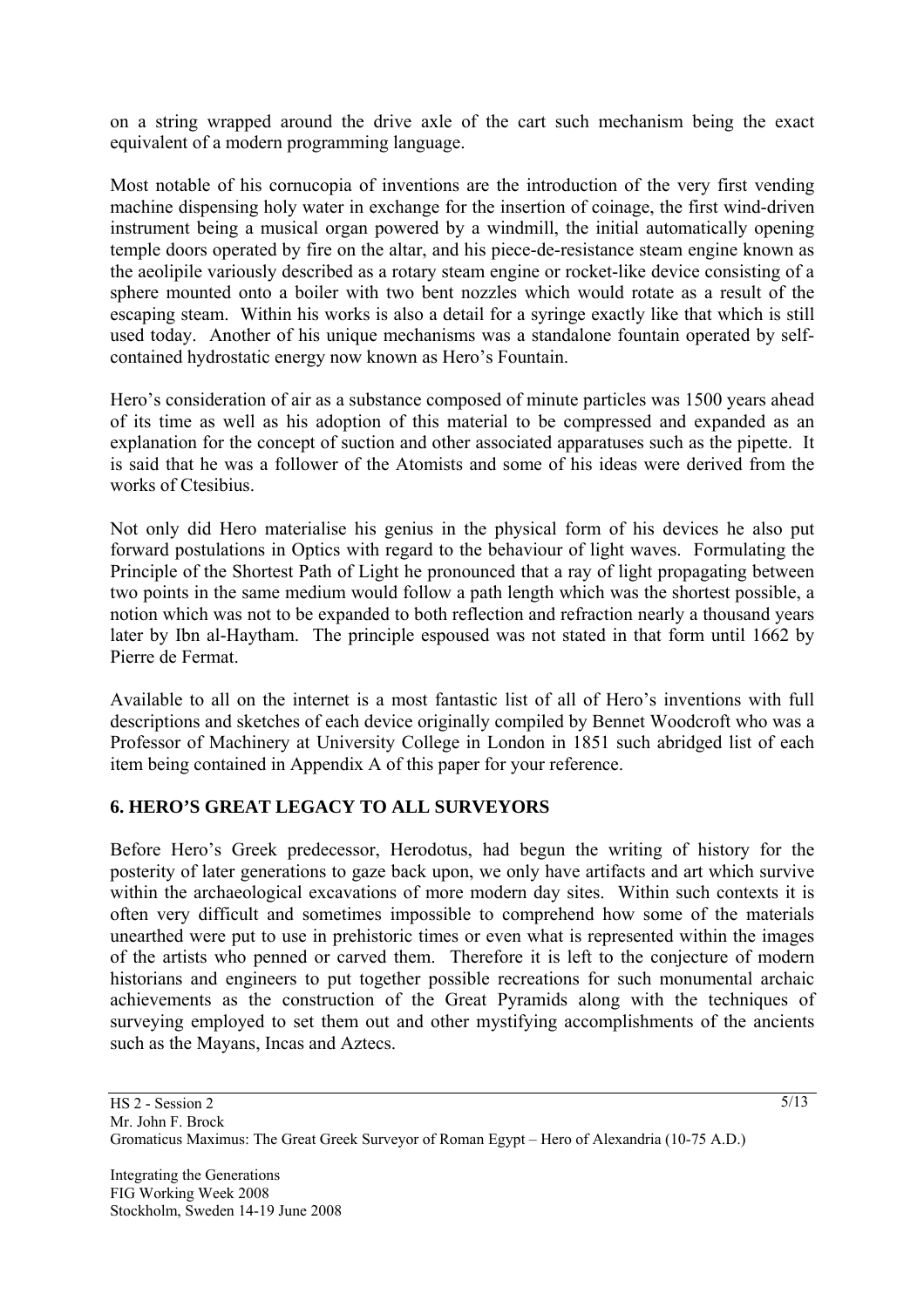the performance of their tasks. There is even a contraption called the Hodometer which is the However, amongst the various treatises which can be definitively ascribed to Hero, we have a work titled *On the Dioptra* which not only passes down a handbook of ancient Greek surveying and calculating instruction but also provides us with the description of the construction of the antique equipment which was utilised by the ancient Greek surveyors in



early forerunner of the modern devices which measure distance through the revolution of the wheels of the moving vehicle to which the adaptation of certain connections provides the linear distance. Some doubt is put forward as to whether Hero actually invented this instrument or simply detailed its construction from some other ancient engineer such as Archimedes, but nonetheless it is still included as an ingenius piece of equipment for the first century AD.

Included in Michael Lewis's book *Surveying Instruments of Greece and " Rome*" the author includes a translation

of Hero's work *On The Dioptra* taken from the classical ancient Greek which contains the following instructions to the gromatici (surveyors) of his time:-

1/ and 2/ Introduction to "the science of dioptrics".

3/and 4/ Instructions on how to construct a dioptra instrument.

5/ Instructions on how to produce a stave for measurement.

From now on the solution of various measurement problems is detailed, but I will supply only the summary of the heading:-

- / To observe the difference in height between two points or if their height is the same. 6
- 7/ To draw a straight line by dioptra from a given point to another invisible point, whatever the distance between them.
- 8/ To find the horizontal (pros diabeten) interval between two given points, one near us, the other distant, without approaching the distant one.
- $9/$  To find the minimum width of a river while staying on the same bank.
- 10/ To find the horizontal interval between two visible but distant points, and their direction.
- 11/ To find a line at right angles at the end of a given line, without approaching either the line or its end.
- 12/ To find the perpendicular height of a visible point above the horizontal plane drawn through our position, without approaching the point.
- $13/$  (a) To find the perpendicular height of one visible point above another, without approaching either point.

HS 2 - Session 2 Mr. John F. Brock Gromaticus Maximus: The Great Greek Surveyor of Roman Egypt – Hero of Alexandria (10-75 A.D.)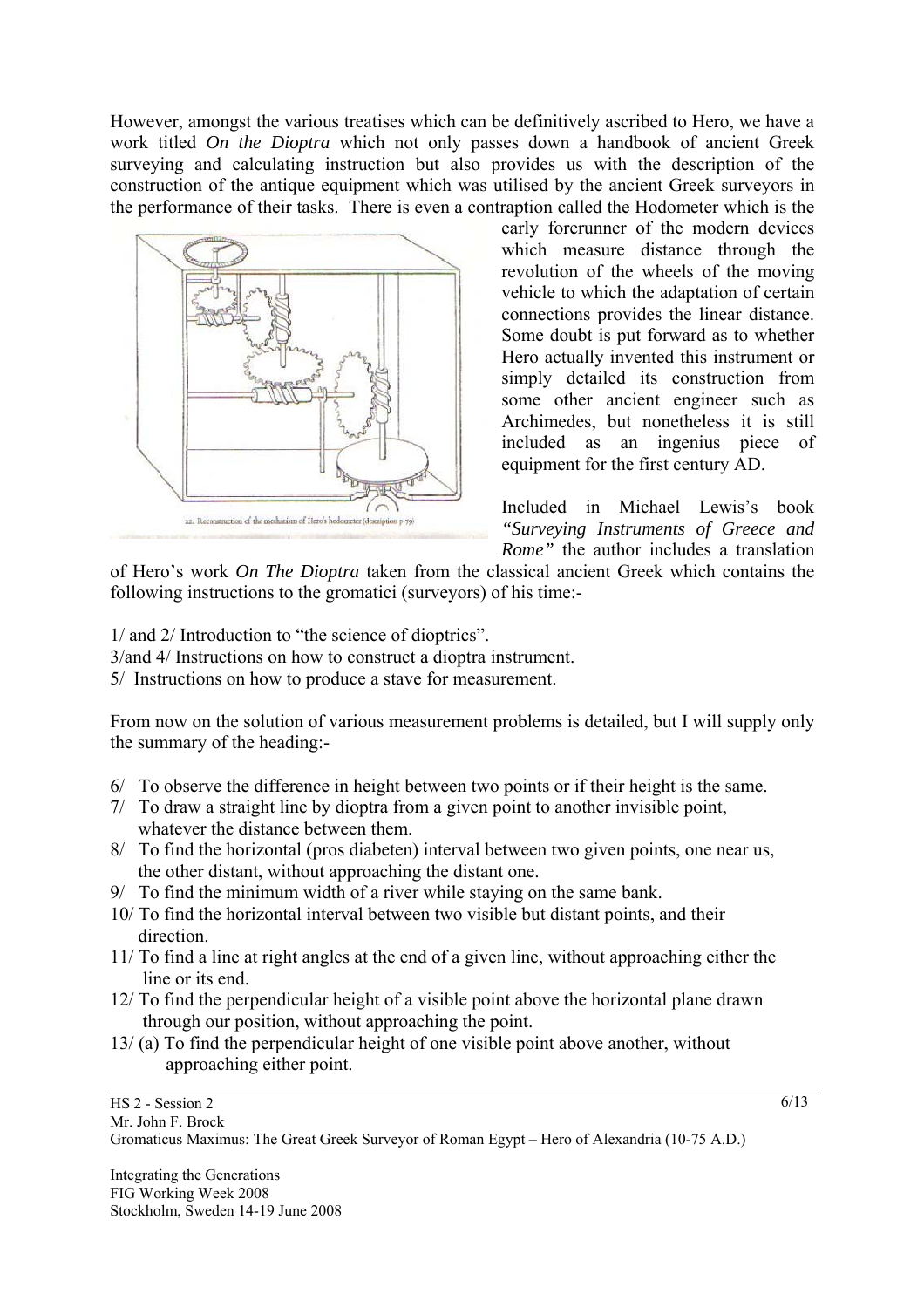(b) To find the direction of a line connecting two points, without approaching them. 14/ To find the depth of a ditch, that is the perpendicular height from its floor to the horizontal plane either through our position or through any other point.



t 5. To neared through a hill in a stronght line, where the mouths of the connel are given.

15/ To tunnel through a hill in a straight line, where the mouths of the tunnel are given.



16/ To sink shafts for a tunnel under a hill, perpendicular to the tunnel. 17/ To lay out a harbour wall on a given segment of a circle between given ends.

HS 2 - Session 2 Mr. John F. Brock Gromaticus Maximus: The Great Greek Surveyor of Roman Egypt – Hero of Alexandria (10-75 A.D.)

Integrating the Generations FIG Working Week 2008 Stockholm, Sweden 14-19 June 2008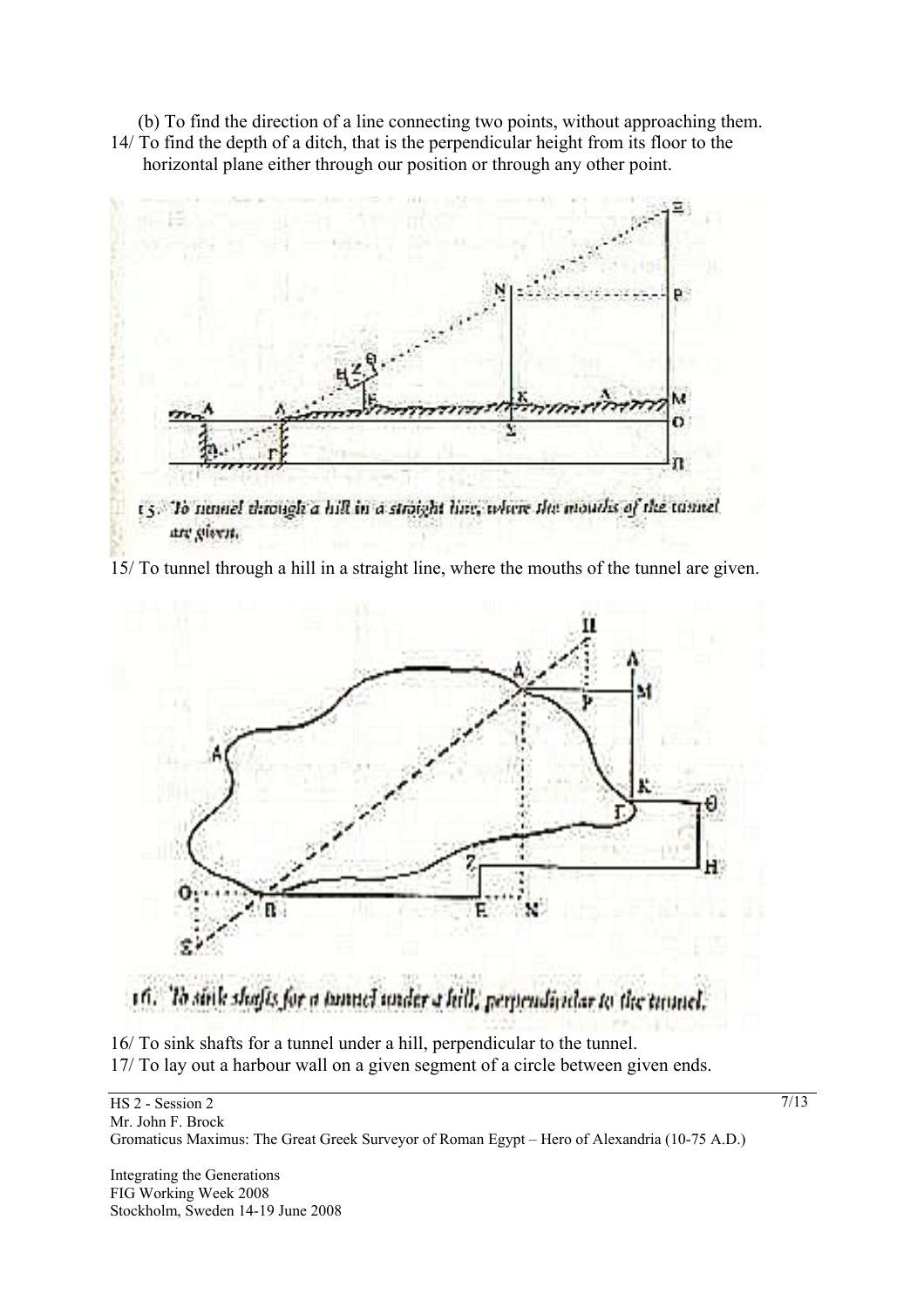- 18/ To mound up the ground in a given segment of a spherical surface.
- 19/ To grade the ground at a given angle, so that on a level site with the shape of an equal-sided parallelogram its gradient slopes to a single point.
- 20/ To find a point on the surface above a tunnel so that an auxiliary shaft can be sunk.



#### **Hero's Dioptra And Staff**

- 21/ To lay out with the dioptra a given distance in a given direction from us.
- 22/ To lay out with the dioptra a given distance from another point, parallel to a given line, without approaching the point having the line on which to lay it out.
- $23/$  to  $30/$  The first five chapters refer to the dioptra setting out irregular shaped plots of land, while the remaining three explain how to determine the areas from those figures.
- 31/ To measure the discharge or outflow of a spring.
- 32/ and 33/ Describes how to utilize the dioptra in a vertical mode for the purposes of astronomical observations.

HS 2 - Session 2 Mr. John F. Brock Gromaticus Maximus: The Great Greek Surveyor of Roman Egypt – Hero of Alexandria (10-75 A.D.)

Integrating the Generations FIG Working Week 2008 Stockholm, Sweden 14-19 June 2008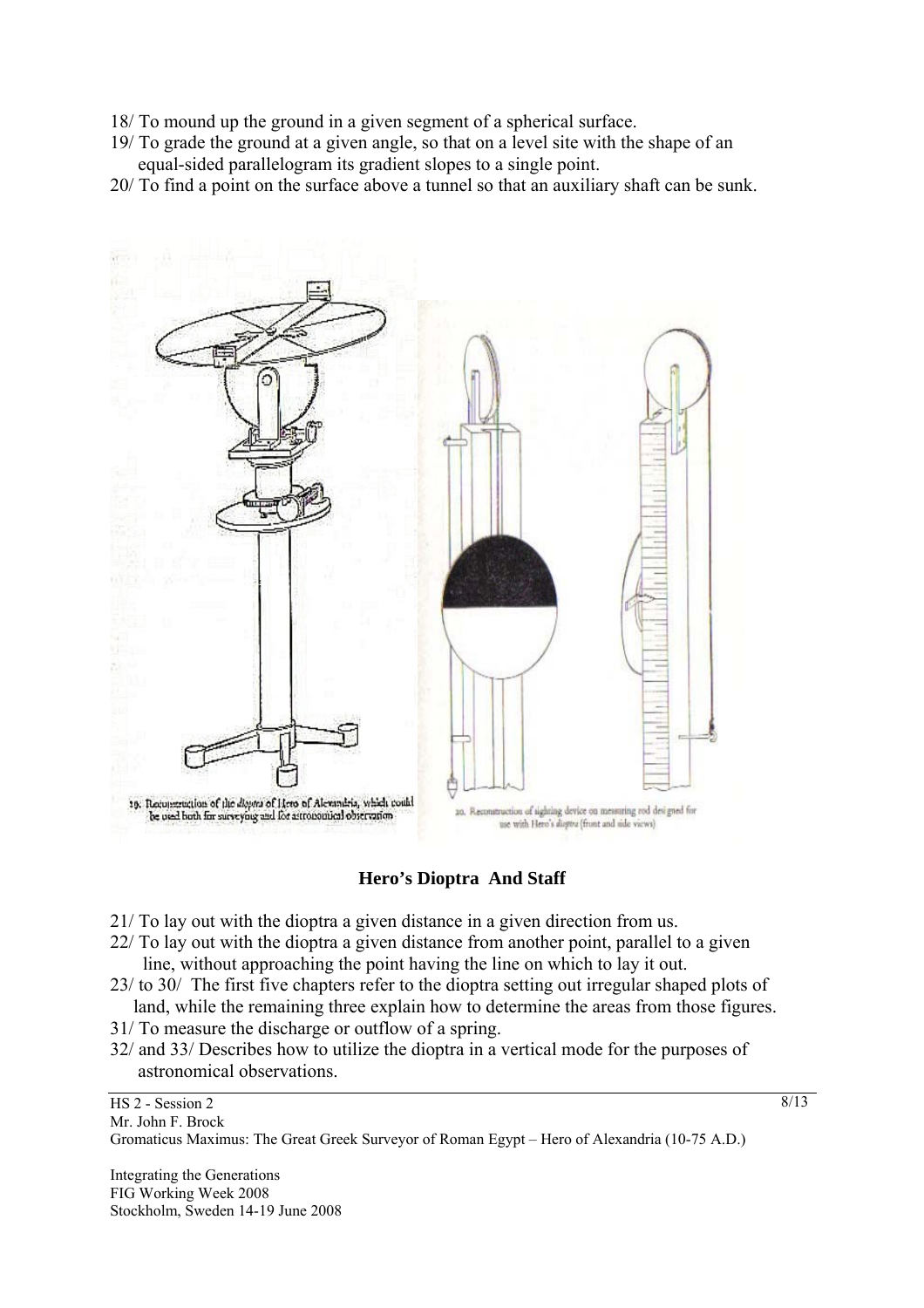34/ This chapter informs the reader about the usage of another measuring instrument called the hodometer, which was a device fitted to the wheels of a carriage such that the horizontal distance is evaluated in a very similar fashion to which a modern day perambulator gives distance.

## **. CONCLUSION 7**

Fortunately, Hero left to us through his writings this comprehensive compilation of instructions on how the Greeks were able to compute distances in many varied situations, as well as detailing the construction of the surveying instruments themselves, which serves to highlight Greece's legacy of geometric and surveying knowledge derived from the practical applications originated by the Egyptians. From closer examination of this instruction list it would scarcely be out of place as a manual of modern surveying in the offices of surveyors well into the twentieth century nearly two thousand years from its authorship. Indeed we should all pay homage to this singularly amazing individual, truly a man well ahead of his time – Hero, the Great Greek Surveyor of Roman Egypt !!!

## **DEDICATION**

May I dedicate this paper to all of those brilliant and diligent scholars who have collected, analysed and translated the ancient Greek and Roman texts so that characters like Hero can be reanimated for the surveyors and historians of today and tomorrow.

### **EFERENCES R**

- **/** ARNOLD, Dieter , **Building in Egypt Pharaonic Stone Masonry** (Oxford **1** University Press, 1991)
- 2/ BOYER, Carl B., revised by MERZBACH, Uta C., A History of Mathematics (Wiley, 1991)
- 3/ BROCK, John F., Four Surveyors of the Gods: In The XVIII Dynasty of Egypt  **New Kingdom c. 1400 B.C.,** Proceedings of FIG Working Week (Cairo, Egypt, Saturday April 16, 2005)
- 4/ BROCK, John F., Pyramids to Pythagoras: Surveying From Egypt to Greece -**3000 B.C. to 100 A.D.,** Proceedings of FIG Working Week (Athens, Greece, Monday May 24, 2004)
- 5/ BROCK, John F., Surveying For The Pharaohs The Scribes of Ancient Egypt, Proceedings of *The Greatest Show in History: From Moses to MGM – A Surveying Odyssey* (Sydney, Monday May 19, 1997)
- 7/ BURY, J.B., and MEIGGS, Russell, A History of Greece, 4<sup>th</sup> edition revised and corrected (Palgrove, 1978)
- **10/ DILKE, O.A.W., Greek & Roman Maps,** (Johns Hopkins University Press, 1998)
- **11/** DILKE, O.A.W., **The Roman Land Surveyors: an Introduction to the Agrimensores** (Newton Abbot, 1971)

#### 12/ GRIMAL, N., **A History of Ancient Egypt** (1995)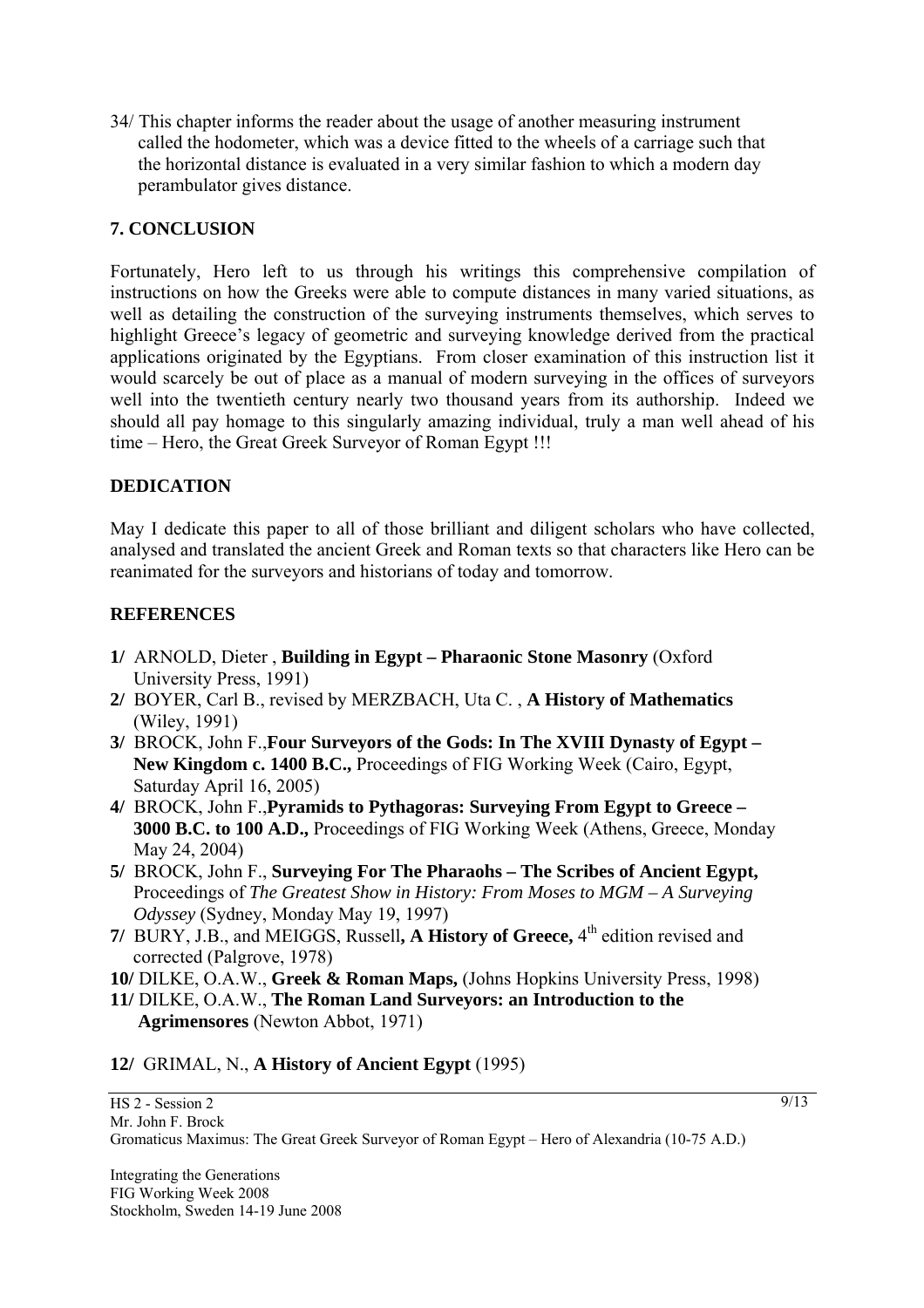- 13/ HARRIS, Nathaniel, History of Ancient Greece (Hamlyn, 2000)
- 14/ ISLER, Martin, "The Gnoman in Egyptian Antiquity" (JARCE, Vol 28, 1991)
- 15/ ISLER, Martin, "An Ancient Method of Finding and Extending Direction" (JARCE, Vol 26, 1989)
- 16/ ISLER, Martin, Sticks, Stones, & Shadows Building the Egyptian Pyramids (University of Oklahoma Press, 2001)
- 17/ KIELY, Edmond, **Surveying Instruments: Their History** (1947, Reprint 1979)
- **18/** LEWIS, M.J.T., **Surveying Instruments of Greece and Rome** (Cambridge University Press, 2001)
- 19/ LYONS, Sir H.. "Two Notes on Land Measurement in Egypt" (JEA V. XII, 1926)
- 20/ MURNANE, W . J & VAN SIDEN III, C., **The Boundary Stelae of Akhenaten** (Regan Paul International, 1993)
- 21/ SILIOTTI, Alberto, Guide To The Valley Of The Kings (Weidenfeld & Nicolson, London, 1996)
- 22/ STRUDWICK, Nigel and Helen, **Thebes In Egypt A Guide to the Tombs and Temples of Ancient Luxor,** *(Cornell University Press, Ithaca, New York, 1999)*
- **23/** WOODCROFT, Prof. Bennet, **The Pneumatics of Hero of Alexandria, (**University College, London 1851) – *available on the internet.*
- Note: JARCE stands for Journal of the American Research Center in Egypt. **JEA** stands for Journal of Egyptian Archaeology

#### **IOGRAPHICAL NOTES B**

John Brock holds a Bach of Surveying (UNSW, 1978), MA Egyptology (Mac. Uni., 2000) Registered Surveyor NSW (1981), Licensed Surveyor QLD (1990), Rose Atkins Assoc., Blacktown (10 years), H. Ramsay & Co., Rosehill (4  $\frac{1}{2}$  years) surveying for 35 years, **Honorary Fellow** ACSM 2008 **Fellow** of ISA, former Vice Pres., committee, convenor of PR & History Subcommittees ISNSW, papers to Survey Congresses in Sydney, Cairns, Perth, Newcastle, Launceston, Queenstown, NZ, Brisbane, Little Rock, Las Vegas and Hawaii, USA, Port Moresby, FIG Belgium, San Diego, FIG Washington, USA and Canada 2002. Surveying History Seminars in Sydney 1991, '94, '96, '97 (paper) & 2003 (paper) Paper to the inaugural FIG Congress History Seminar Brighton U.K.1998, ACSM Arizona, FIG Paris, RICS London, Hong Kong 2003, FIG Athens, Jakarta, Auckland, NZ 2004, FIG Cairo, Brunei 2005, ACSM Florida USA, Jasper, Canada, FIG Congress Munich 2006, FIG Hong Kong, SEASC Christchurch NZ 2007,ACSM Spokane Washington USA 2008 **Halloran Award 1997** for contributions to history of surveying,.**Professional Surveyor of the Year 2002** at ISNSW Excellence Awards **FIG Article of the Month** March 2005 for "Four Surveyors of the Gods: In the New Kingdom of Egypt – c.1400 B.C." **Life member** Rundle Foundation for Egyptian Archaeology, **Foundation member** Australian Nat. Maritime Museum, Friends of Nat. Museum of Australia, Bradman Legacy **Member** National Trust of Australia, Historic Houses Trust of Australia, Friends of Bradman Museum, Royal Aust. Historical Society, Society of Aust Genealogists, Surveyors Historical Society of the USA, Aust. Society for the History of Engineering and Technology , International Map Collectors Society, Parramatta & District Historical Society, Brush Farm Historical Society, Prospect Heritage Trust.

HS 2 - Session 2 Mr. John F. Brock Gromaticus Maximus: The Great Greek Surveyor of Roman Egypt – Hero of Alexandria (10-75 A.D.)

Integrating the Generations FIG Working Week 2008 Stockholm, Sweden 14-19 June 2008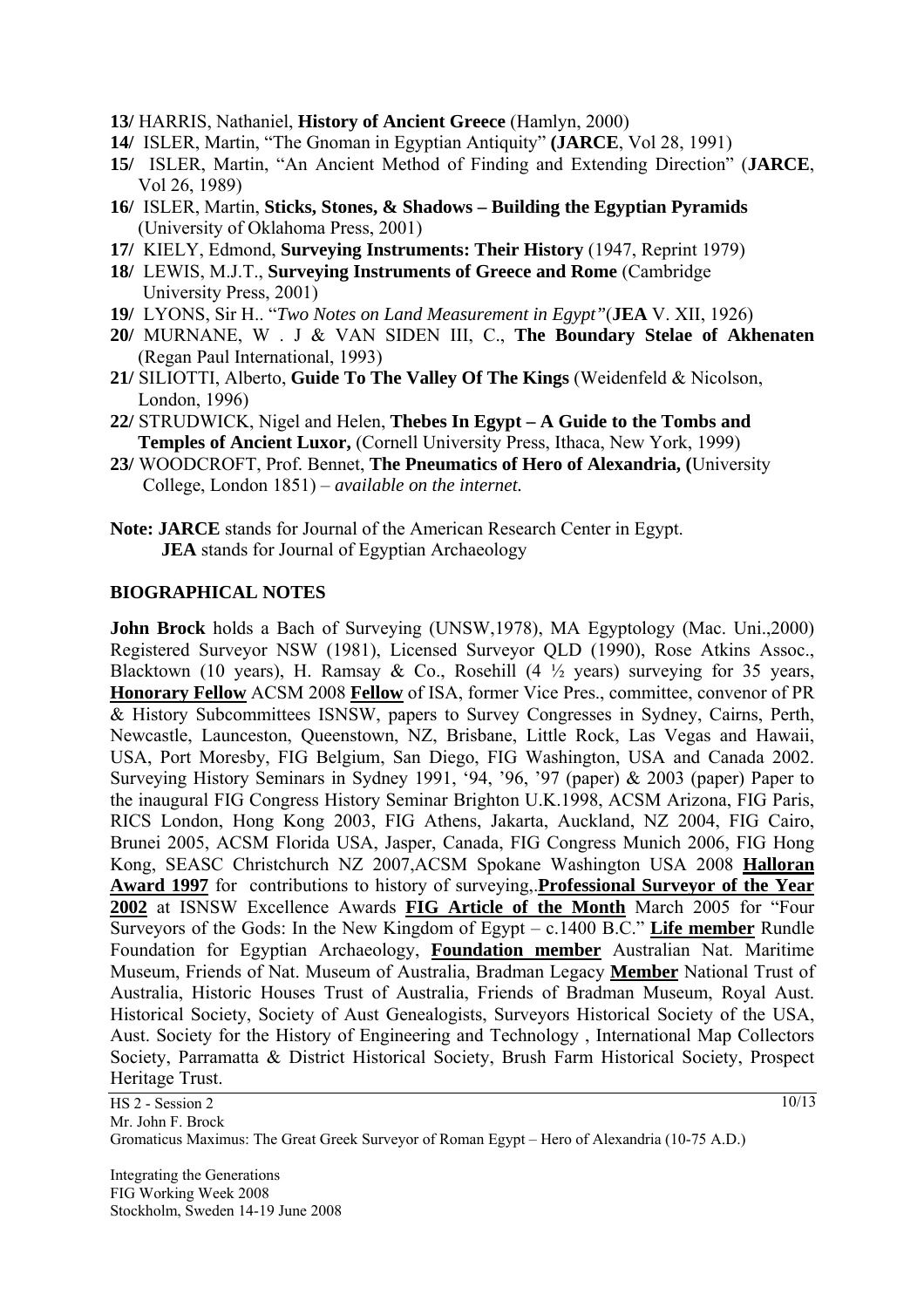# **CONTACTS**

John Francis Brock H. Ramsay and Co. Pty. Ltd. 1/142 James Ruse Drive, Tel  $+61$  (0)2 9635 5840  $Fax + 61 (0)2 9806 0027$ Email: John.Brock@hramsay.com.au Rosehill Nsw 2142 AUSTRALIA Web site: www.mash.org.au

# **APPENDIX A**

## **THE LIST OF HERO'S INVENTIONS**

- 1/ The bent Siphon
- 2/ Concentric or enclosed Siphon
- 3/ Uniform discharge Siphon
- 4/ Siphon which is capable of discharging a greater or less quantity of Liquid with Uniformity
- 5/ A Vessel for withdrawing Air from a Siphon
- $6/$  A Vessel for retaining or discharging a Liquid at pleasure
- 7/ A Vessel for discharging Liquids of different temperatures at pleasure
- 8/ A Vessel for discharging Liquids in varying proportion
- 9/ A Water Jet produced by mechanically compressed Air
- 10/ A Valve for a Pump
- 11/ Libations on an Altar produced by Fire
- $12/A$  Vessel from which the contents flow when filled to a certain height
- 13/ Two Vessels from which the contents flow, by a Liquid being poured into one only
- 14/ A Bird made to whistle by flowing Water
- 15/ Birds made to sing and be silent alternately by flowing Water
- 16/ Trumpets sounded by flowing Water
- 17/ Sounds produced on the opening of a Temple Door
- 18/ Drinking horn from which either Wine or Water will flow
- 19/ A Vessel containing a Liquid of uniform height, although a Stream flows from it
- 20/ A Vessel which remains full, although Water be drawn from it
- 21/ Sacrificial Vessel which flows only Money is introduced
- 22/ A Vessel from which a variety of Liquids may be made to flow through one pipe
- 23/ A Flow of Wine from one Vessel, produced by Water being poured into another
- 24/ A Pipe from which flows Wine and Water in varying proportions
- 25/ A Vessel from which Wine flows in proportion as Water is withdrawn
- 26/ A Vessel from which Wine flows in proportion as Water is poured into another
- 27/ The Fire-Engine
- 28/ An Automation which drinks at certain times only, on Liquid being presented to it

#### HS 2 - Session 2 Mr. John F. Brock Gromaticus Maximus: The Great Greek Surveyor of Roman Egypt – Hero of Alexandria (10-75 A.D.)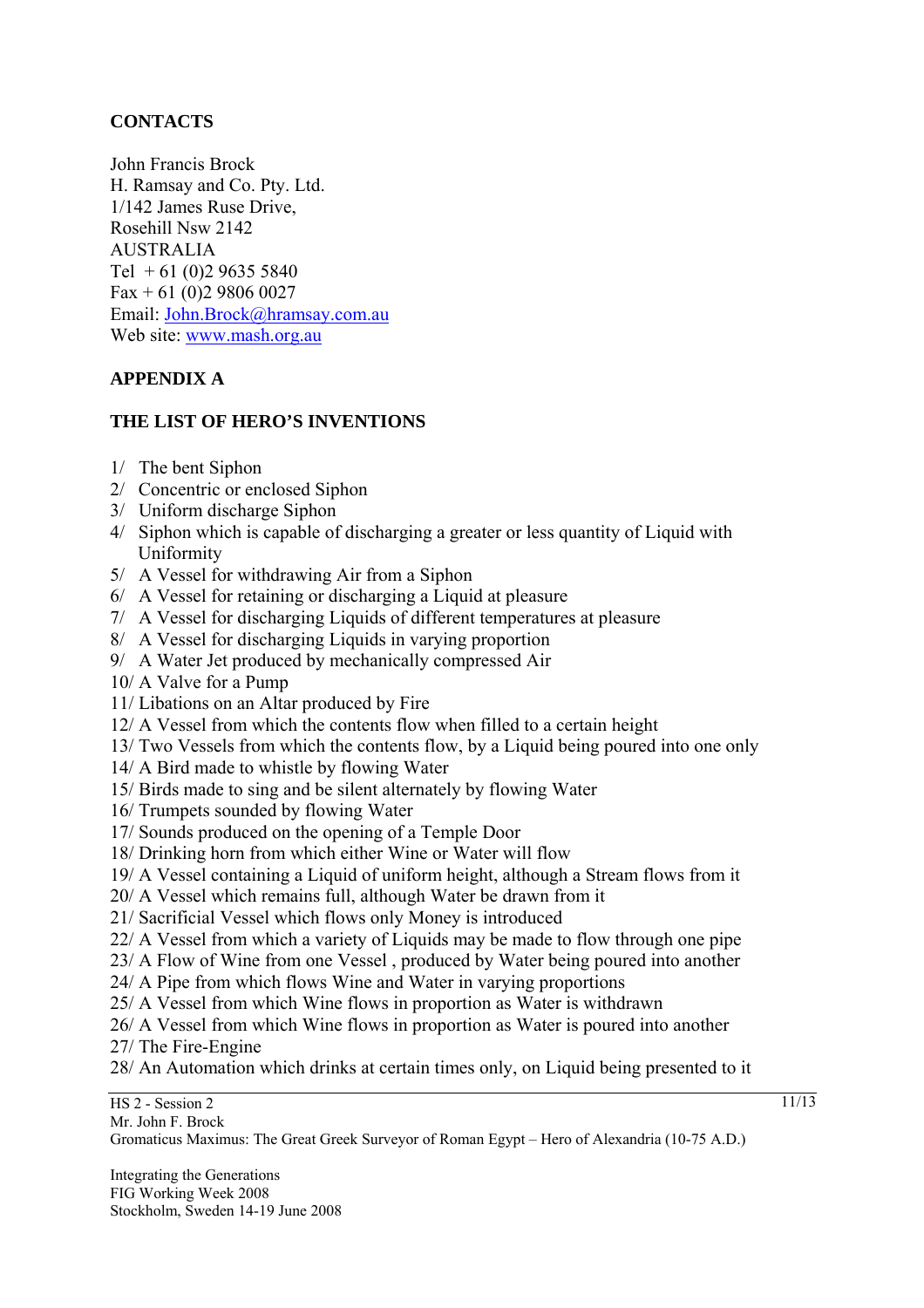- 29/ An Automation which may be made to drink at any time, on a Liquid being presented to it
- 30/ An Automation which will drink any quantity that may be presented to it
- 31/ A wheel in a Temple, which. On being turned liberates purifying Water
- 32/ A Vessel containing different Wines, any one of which may be liberated by placing a certain Weight in a Cup
- 33/ A self-trimming Lamp
- 34/ A Vessel from which Liquid may be made to flow, on any portion of Water being poured into it
- 35/ A Vessel which will hold a certain quantity of Liquid when the supply is continuous, will only receive a portion of such Liquid if the supply is intermittent
- 36/ A Satyr pouring Water from a Wine-skin into a full Washing-Basin, without making the contents overflow
- 37/ Temple Doors opened by Fire on an Altar
- 38/ Other intermediate means of opening Temple Doors by Fire on an Altar
- 39/ Wine flowing from a Vessel may be arrested on the Introduction of Water, but, when the Supply of Water ceases, the Wine flows again
- 40/ On an Apple being lifted, Hercules shoots a Dragon which then hisses
- 41/ A Vessel from which uniform Quantities only of Liquid can be poured
- 42/ A Water-Jet actuated by compressed Air from the Lungs
- 43/ Notes from a Bird produced at intervals by an intermittent Stream of Water
- 44/ Notes produce from several Birds in succession, by a Stream of Water
- 45/ A Jet of Steam supporting a Siphon
- 46/ The World represented in the Centre of the Universe
- 47/ A Fountain which trickles by the Action of the Sun's Rays
- 48/ A Thyrsus made to whistle by being submerged in Water
- 49/ A Trumpet, in the hands of an Automation, sounded by compressed Air
- 50/ The Steam-Engine
- 51/ A Vessel from which flowing Water may be stopped at pleasure
- 52/ A Drinking-Horn in which a peculiarly formed Siphon is fixed
- 53/ A Vessel in which Water and Air ascend and descend alternately
- 54/ Water driven from the Mouth of a Wine-skin in the Hands of a Satyr, by means of compressed Air
- Water will not flow again, until the Vessel is half filled and on the supply being again 55/ A Vessel, out of which Water flows as it is poured in but if the supply is with-held, stopped, it will then flow until the Vessel is filled
- 56/ A Cupping-Glass, to which is attached, an Air exhausted Compartment
- 57/ Description of a Syringe
- 58/ A Vessel from which a Flow of Wine can be stopped, by pouring into it a small Measure of Water
- 59/ A Vessel from which Wine or Water may be made to flow, separately ot mixed
- 60/ Libations poured on an Altar, and a Siphon made to hiss, by the Action of Fire
- 61/ Water-flowing from a Siphon ceases on surrounding the End of its longer Side with Water
- 62/ A Vessel which emits a Sound when a Liquor is poured from it

#### HS 2 - Session 2 Mr. John F. Brock Gromaticus Maximus: The Great Greek Surveyor of Roman Egypt – Hero of Alexandria (10-75 A.D.)